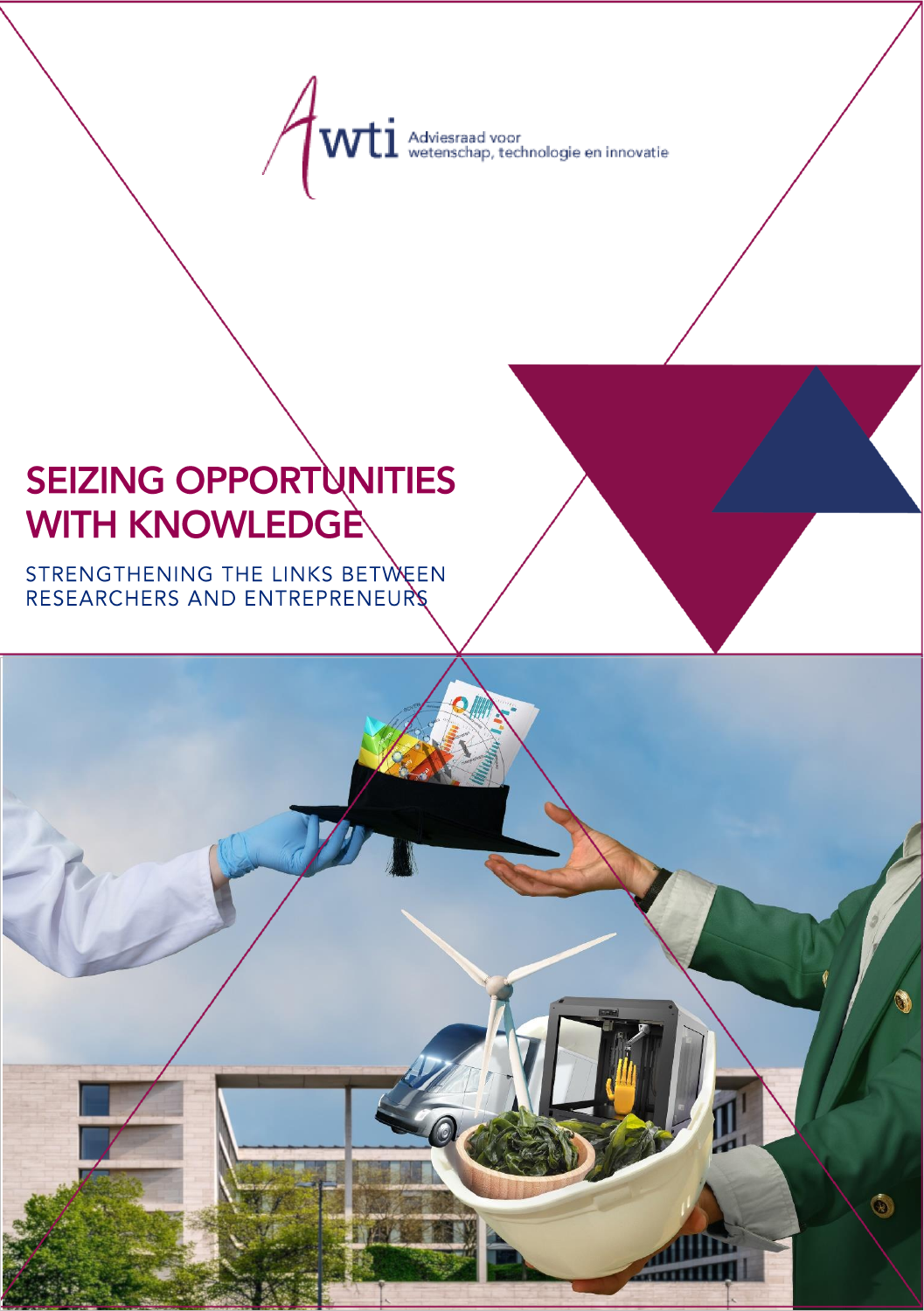

The Dutch Advisory Council for Science, Technology and Innovation (AWTI) publishes solicited and unsolicited advisory reports to the Dutch government. Its independent reports are strategic in nature and focus on the contours of government science, technology and innovation policy. Council members are drawn from knowledge institutes and the business world. AWTI's work is founded on the principle that knowledge, science and innovation are vital for the economy and society, and will become more important in the future.

The Council is made up of the following members:

Dr S. (Sjoukje) Heimovaara (Vice-chair) Dr. J.P.H. (Jos) Benschop Prof. Dr. R. (Roshan) Cools Prof. Dr. K. (Koenraad) Debackere Prof. Dr. T.H.J.J. (Tim) van der Hagen N. (Nienke) Meijer Prof. Dr. E.H.M. (Ellen) Moors C. (Chokri) Mousaoui Prof. M. (Marleen) Stikker P.W.J. (Patrick) Essers (Secretary)

The office is located in:

Prins Willem-Alexanderhof 20 2595 BE Den Haag, The Netherlands t. 070 3110920 e. secretariaat@awti.nl w. www.awti.nl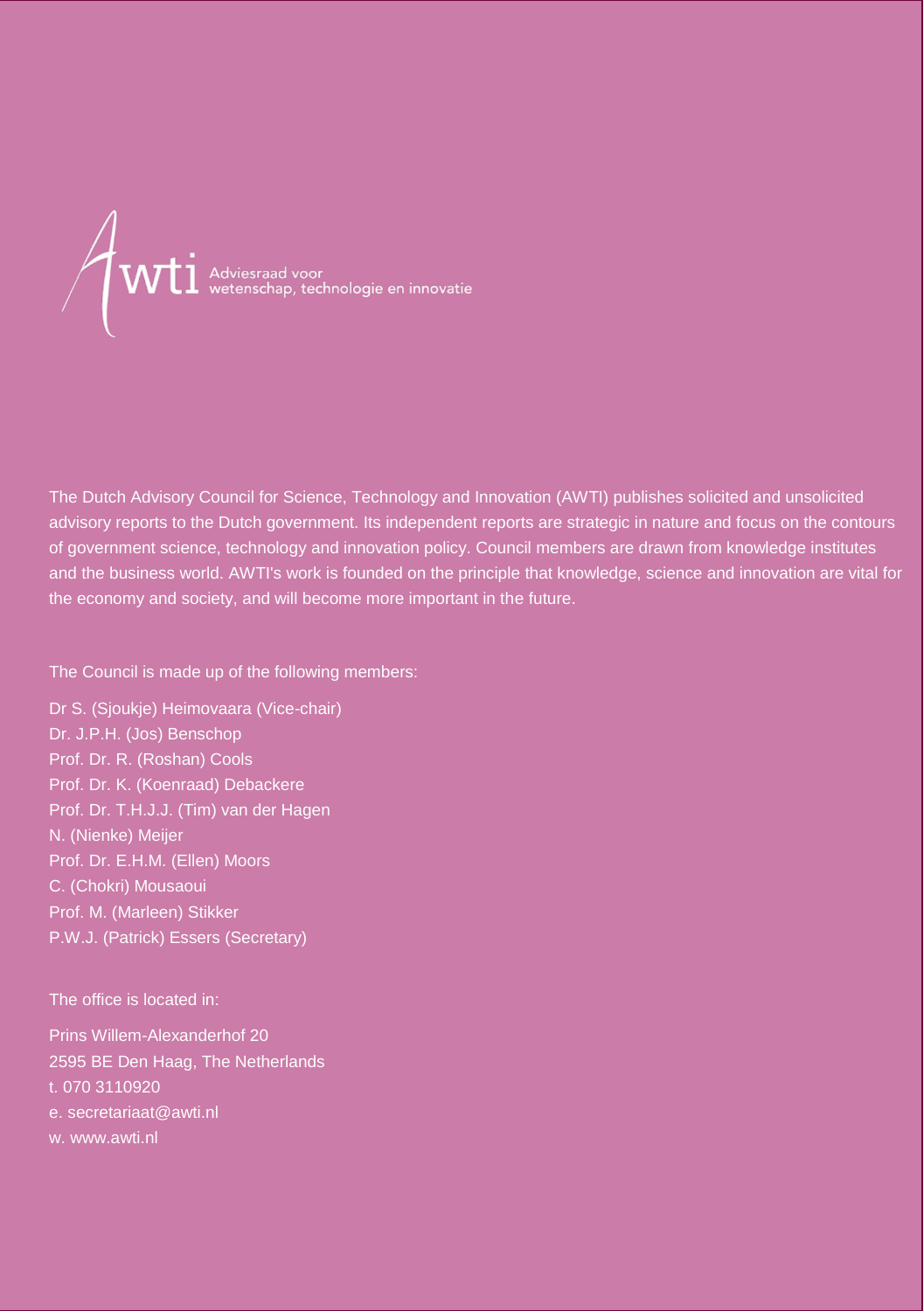## **Seizing opportunities with knowledge**

Strengthening the links between researchers and entrepreneurs

October 2021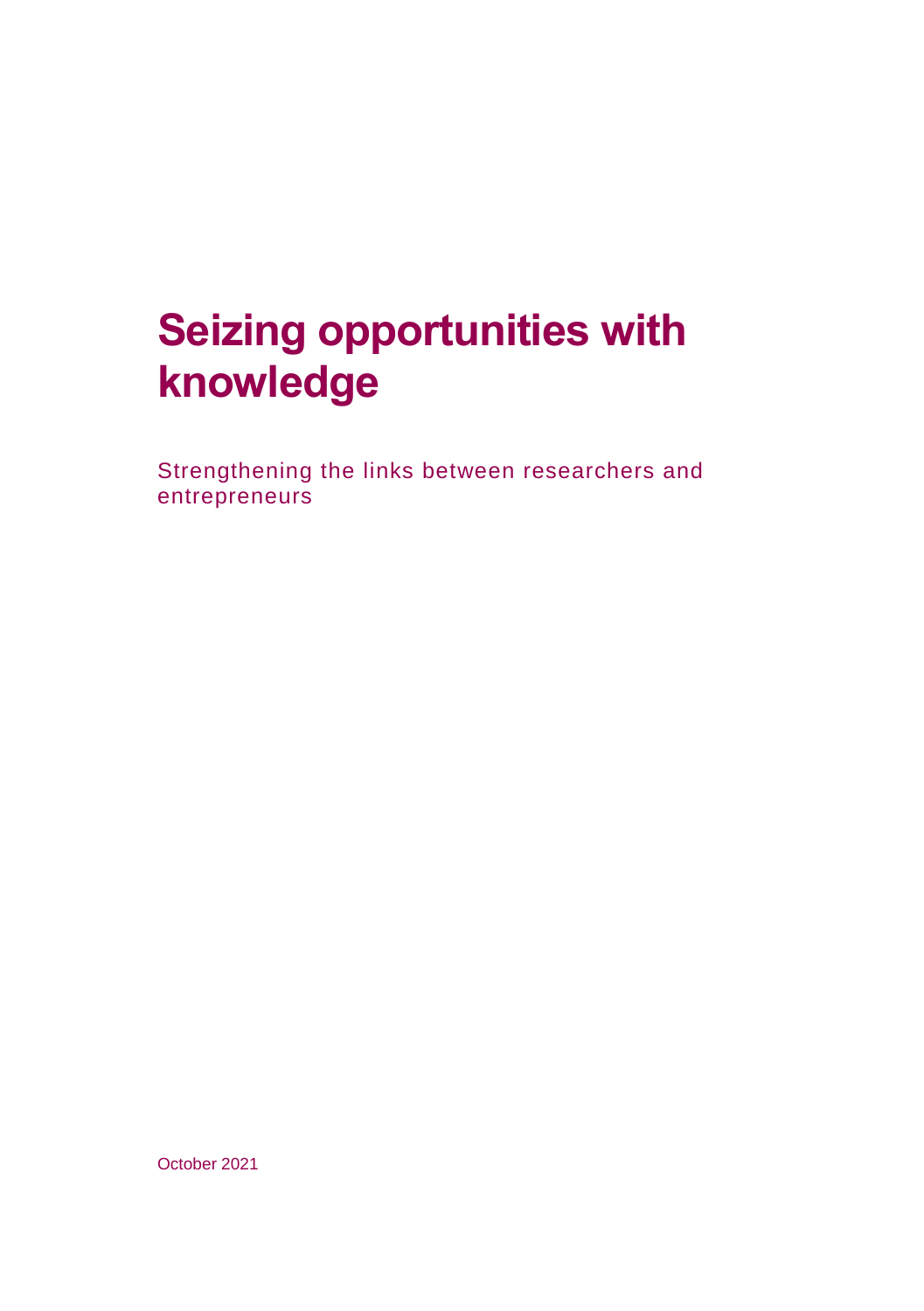

#### **Seizing opportunities with knowledge** *Main recommendations*

1. Strengthen the links between researchers and entrepreneurs



2. Facilitate the sharing of knowledge by people



3. Encourage customised valorisation with professional support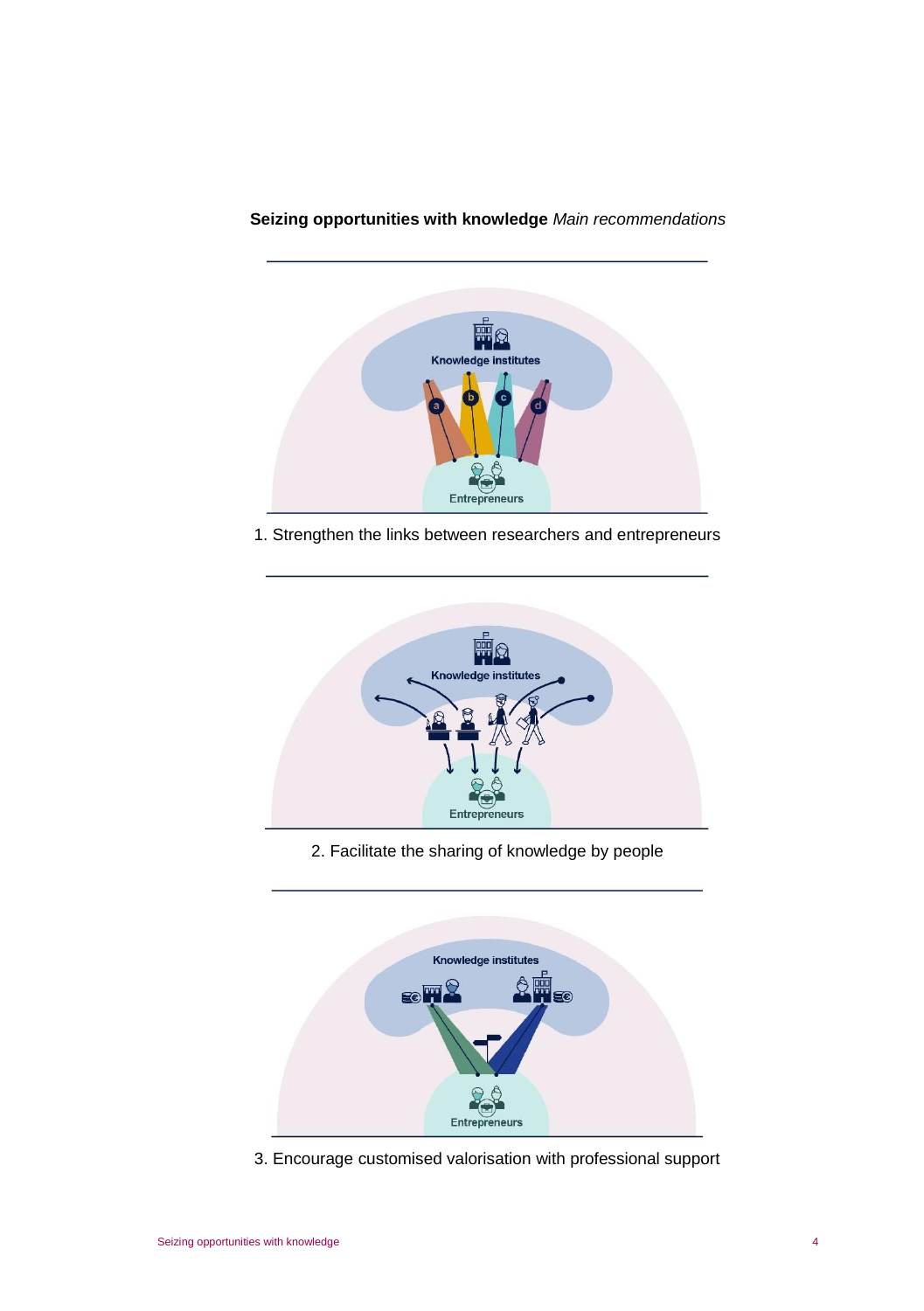### **Summary**

New knowledge is vital to keep the economy healthy and resolve societal challenges. Key here is that businesses can benefit from the knowledge developed by knowledge institutes. Whilst that does happen at present, it is not yet optimal. The government would therefore do well to take specific measures to strengthen the links between researchers and entrepreneurs, enabling opportunities to be grasped from a basis of knowledge.

#### **Strengthen the links and collaboration between researchers and business**

Government policy needs to focus on making it easier for entrepreneurs and knowledge institutes to come into contact with each other and work together more effectively. By doing so, the government will be creating the right conditions for knowledge-sharing. Present policy does this insufficiently, partly because it is too little geared to the different needs of businesses, especially in the SME sector. In this report, the Dutch Advisory Council for Science, Technology and Innovation (AWTI) looks principally at the forms of knowledge-sharing which have the potential to deliver much better results.

Businesses and researchers operate in very different cultures, and as a result come into contact with each other too little, and when they do, their collaboration is not always effective. Knowledge from research also continues to be difficult for businesses to access. Targeted measures are therefore needed to bridge the gap, particularly for smaller and less innovative companies. While it certainly helps to locate businesses and knowledge institutes in close proximity, more is needed to realise genuine knowledgesharing.

Moreover, the policy on knowledge transfer to businesses devotes too little attention to the crucial role played by people as carriers/purveyors of knowledge. Here again, there is a great deal of untapped potential, especially for less innovative businesses.

#### **Recommendations**

To improve the knowledge-sharing with businesses, AWTI makes the following recommendations:

#### **1. Strengthen the links between researchers and entrepreneurs.**

- Make knowledge more accessible, easier to find and understandable for nonscientists, such as entrepreneurs, both through open access and by strengthening the 'knowledge desk' function.
- Bridge the gap between research and business through close collaboration right along the 'chain' from fundamental to applied and practical research.